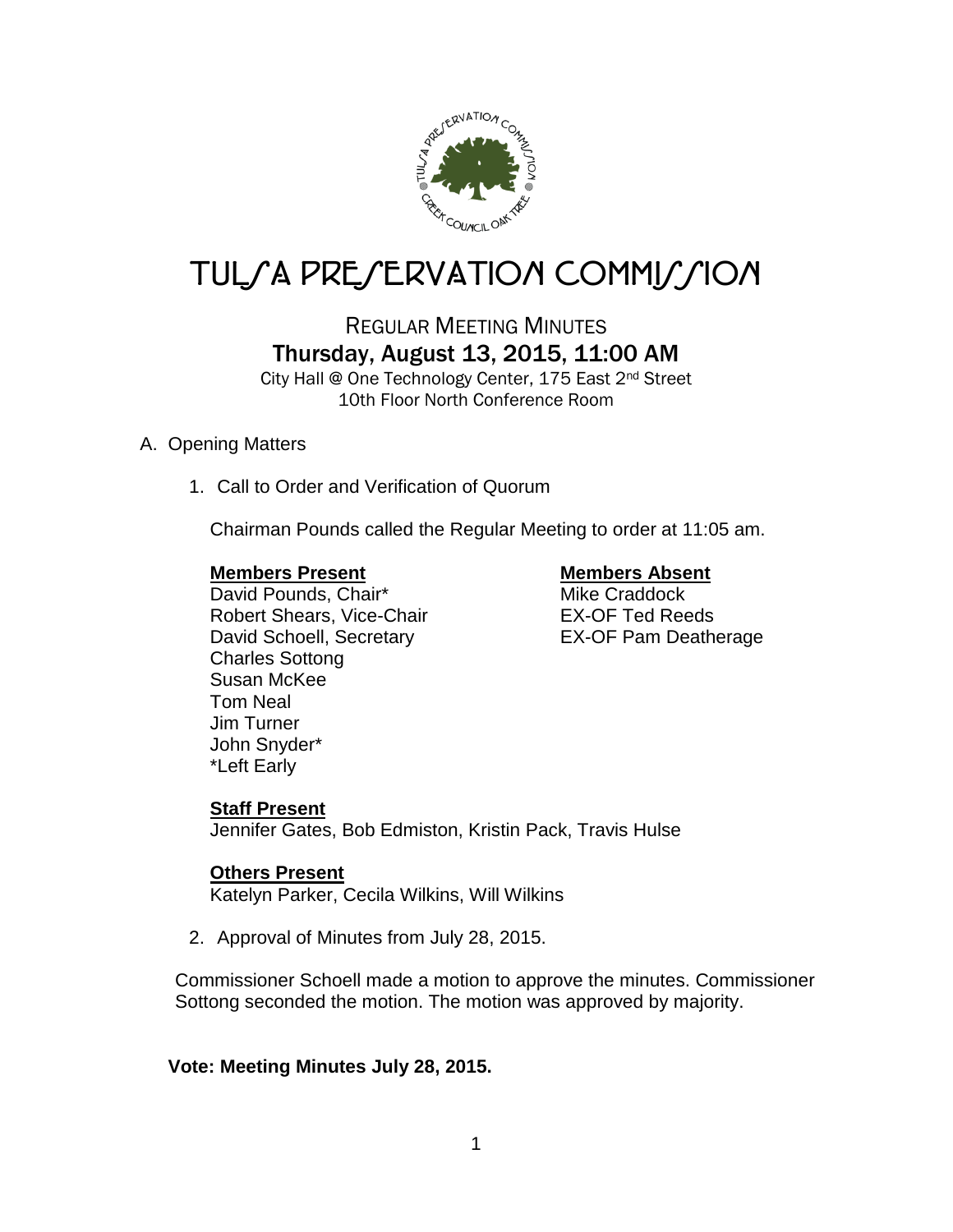1. Shears Pounds Craddock

**In Favor Opposed Abstaining Not Present**

- 2. Schoell McKee
- 3. Craddock
- 4. Neal
- 5. Snyder
- 6. Sottong
- 7. Turner
	- 4. Disclosure of Conflicts of Interest None
- B. Actionable Items
	- 1. **COA-15-34 / 1024 N. Denver Ave.** (Brady Heights)

Applicant: Will Wilkins

 *COA Subcommittee Review Date: July 2 / July 21/ August 6, 2015* Request:

1. Construct new duplex according to plans submitted

Staff presented the application to the Commission and the applicant, Will Wilkins, was present at the meeting. Commissioner Neal presented the COA Subcommittee report for July 2 and 21, 2015 meetings. Commissioner Neal thanked the applicant for patience and the neighborhood representatives for making good points regarding the application. Commissioner Neal stated he was still uncomfortable with the design. Commissioner Turner presented the COA Subcommittee report for the August 6, 2015 meeting. Commissioner Turner stated the COA Subcommittee discussed the front and side setback which has not changed, and the applicant is still seeking a variance from the Board of Adjustment [BOA]. The COA Subcommittee discussed the windows and window placement, door, and light fixture. The COA Subcommittee discussed the front porch and possible option of landscaping but the applicant decided to keep the terrace. Commissioner Turner stated he did not know if it was intentional that Brady Heights Historic District allows vinyl windows in new construction but not for window replacement, but the COA Subcommittee had a long discussion about the proposed windows and how they are single pane and muntins are flatter than wood windows. The COA Subcommittee discussed whether the foundation wall should be concrete or brick, and the applicant decided to use brick to grade.

The applicant stated he filed with the Preservation Commission and the BOA at the same time, and he planned to file a change with BOA. The changes included moving the front setback from 11 ft. to 14 ft. to align with the houses along the same street, and move the side setback from 4 ft. 11 in. to 5 ft. The applicant stated the side setbacks within the same neighborhood vary from 5 ft. 4 in. to 7 ft. 7 in. from his measurements and references side setbacks along W. Latimer Ave. The applicant provided a sample of a modular brick and vinyl window for the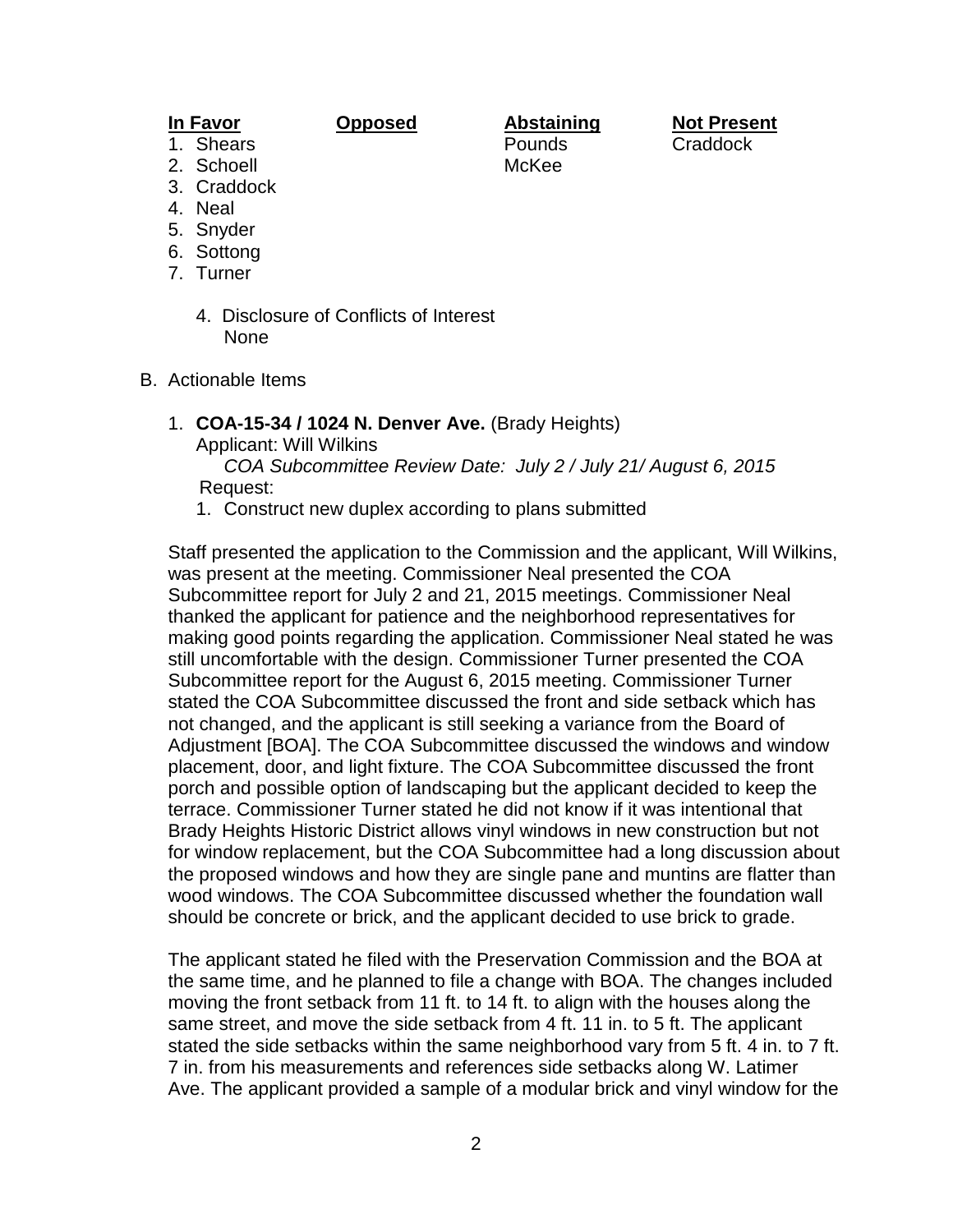Commission to view. The applicant stated he could not bring a king size brick, but the difference between and king and modular brick is 2 in. in length and 3/8 in. in width.

Commissioner Schoell stated the utilities are located on the site plan in the application. The applicant replied it is located on the floor plan, and the utilities will be located in the rear of the house on the north side and will run underground to the pole. Commissioner Schoell asked the applicant to explain his process to match the scale and proportions along the same street. The applicant stated he reviewed the scale after the July 21, 2015 COA Subcommittee meeting, and he changed the roof pitch from 4/12 to 5/12 and raised the floor plate 1 ft. Commissioner Schoell asked the applicant if he considered doing a deeper house to compensate for the width of the house since the house is 5 ft. wider than houses along the same street fare 26 ft. to 28 ft. wide. The applicant stated it was a consideration, and he was trying to accommodate a duplex unit.

Commissioner Neal asked the applicant what is the width of his proposal compared to the fourplex across the street. The applicant stated he did not have a measurement, but the difference should not be significant, and the applicant reference the two commercial properties on W. Latimer Ave. COA Subcommittee Member Parker stated she provided the site plan of Brady Heights given to the Commission. COA Subcommittee Member Parker stated the four-plex across the street from the proposed duplex are 35 ft. wide and the porches are enclosed. COA Subcommittee Member Parker stated she received concerns from citizens in the neighborhood about the side setback, and she has written a letter to the BOA.

Commissioner Turner stated the front yard setback along N. Denver Ave. look uniform. COA Subcommittee Member Parker agreed. Commissioner Turner stated the side yard setbacks vary within the district. COA Subcommittee Member Parker stated the middle block of W. Latimer Ave. is a commercial corridor, and N. Denver Ave. has more uniform side setbacks. COA Subcommittee Member Parker stated the foursquare style houses on corner lots emphasize the intersection with a bay window. The applicant stated the side setbacks within the district do not have uniformity, and stated the property on the corner of John Hope Franklin Blvd. and N. Denver Ave. is 5 ft. 6in. from the sidewalk, and the property on the John Hope Franklin Blvd. and N. Cheyenne. Ave. is 5 ft. 6 in. from the sidewalk. The applicant stated he does not want to had a bay window. COA Subcommittee Member Parker stated the flat, brick wall would feel differently if it had a bay window.

The applicant stated his mother will be the resident, and she does not want a one over one duplex. The applicant stated she does not want to hear music or stomping from the second floor, and they would have to add more insulation. Chairman Pounds stated there is a letter distributed from a neighbor and gave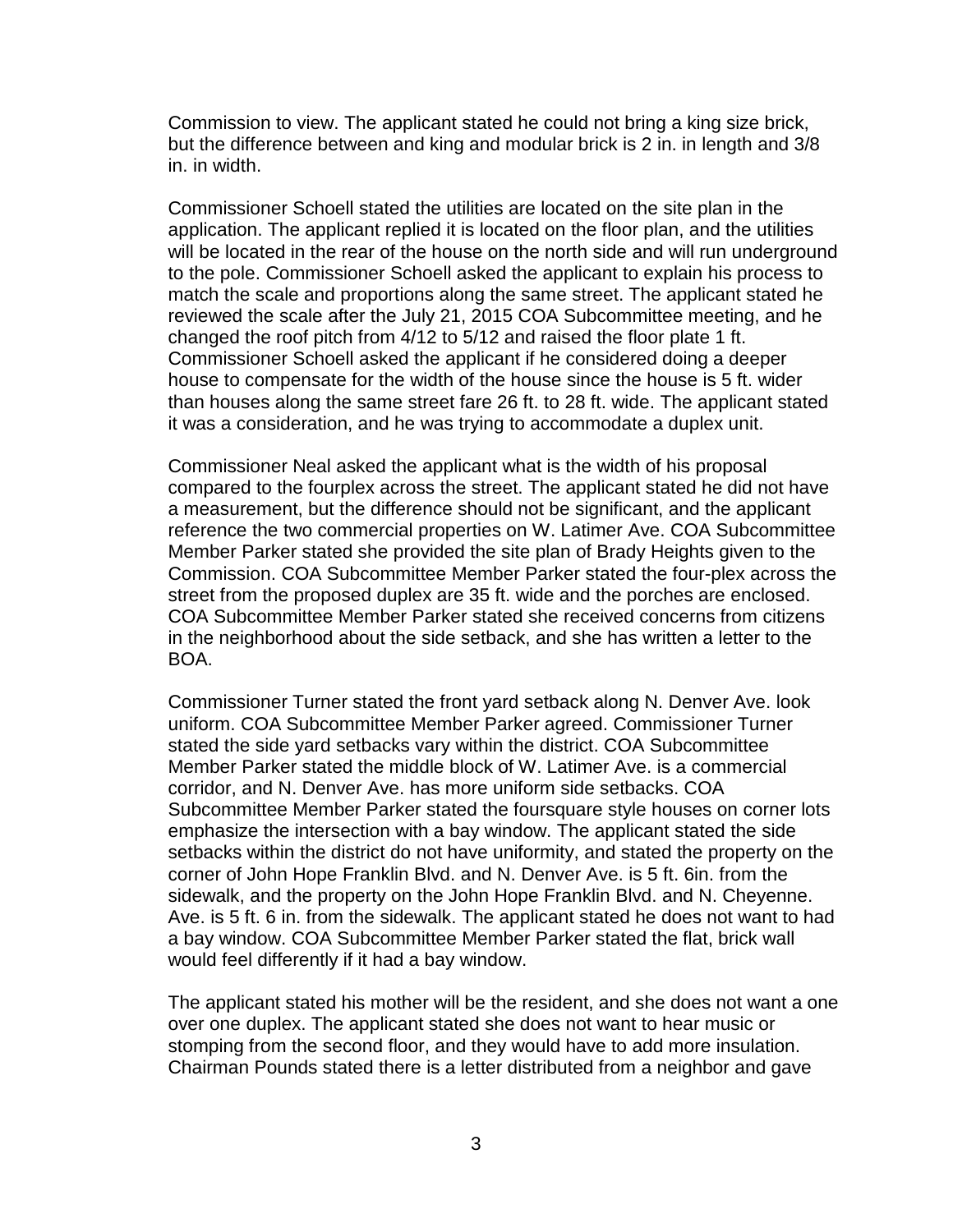the Commission a few minutes to read it. Staff stated it is the same letter presented at the August 6, 2015 COA Subcommittee meeting.

Commission Schoell stated he knows the guidelines do not address windows for new construction in the Brady Heights Historic District, but Brady Heights went at length to have historic windows in their guidelines, other districts do not have that specific language in the guidelines, and reinforces the district's sense of community to put a specific request such as historic windows in the guidelines. Commissioner McKee agreed. The applicant stated the windows were discussed at the COA Subcommittee meetings, and many new homes in the district have vinyl windows.

Commissioner Shears stated he recommended at the July 28, 2015 COA Subcommittee meeting a soldier course water table. The applicant stated he choose not incorporate the soldier course water table, because it would detract from the building, and there is only one house on N. Denver Ave. with a soldier course water table. Commissioner Shears stated a water table would add to the side elevation and asked the applicant to discuss the concrete porch. The applicant stated the COA Subcommittee at the August 6, 2015 preferred brick to grade.

Commissioner Turner made a motion to approve the application. Commissioner Snyder seconded the motion. The motion was approved by majority. Guidelines cited: C.1.1, C.1.2, C.1.3, C.1.4, C.1.5, C.2.1, C.2.2, C.2.3, C.2.4, C.2.6, C.3.1, C.4.1, C.4.2, C.4.3, C.5.1, C.5.2, C.5.3, G.2.1, G.2.2, G.2.3.

#### **Vote: 1024 N. Denver Ave. (Brady Heights)**

| In Favor   | <b>Opposed</b> | <b>Abstaining</b> | <b>Not Present</b> |
|------------|----------------|-------------------|--------------------|
| 1. Pounds  | McKee          |                   | Craddock           |
| 2. Shears  |                |                   |                    |
| 3. Schoell |                |                   |                    |
| 4. Neal    |                |                   |                    |
| 5. Snyder  |                |                   |                    |
| 6. Sottong |                |                   |                    |
| 7. Turner  |                |                   |                    |

Staff stated the Board of Adjustment required a report or letter from the Preservation Commission regarding the front and side setback variance. The Commission discussed having Chairman Pounds draft a letter with Preservation Staff to the BOA.

#### **Vote: Chairman Pounds to meet with Preservation Staff to draft a letter to the Board of Adjustment regarding the front and side setbacks of COA-15-34**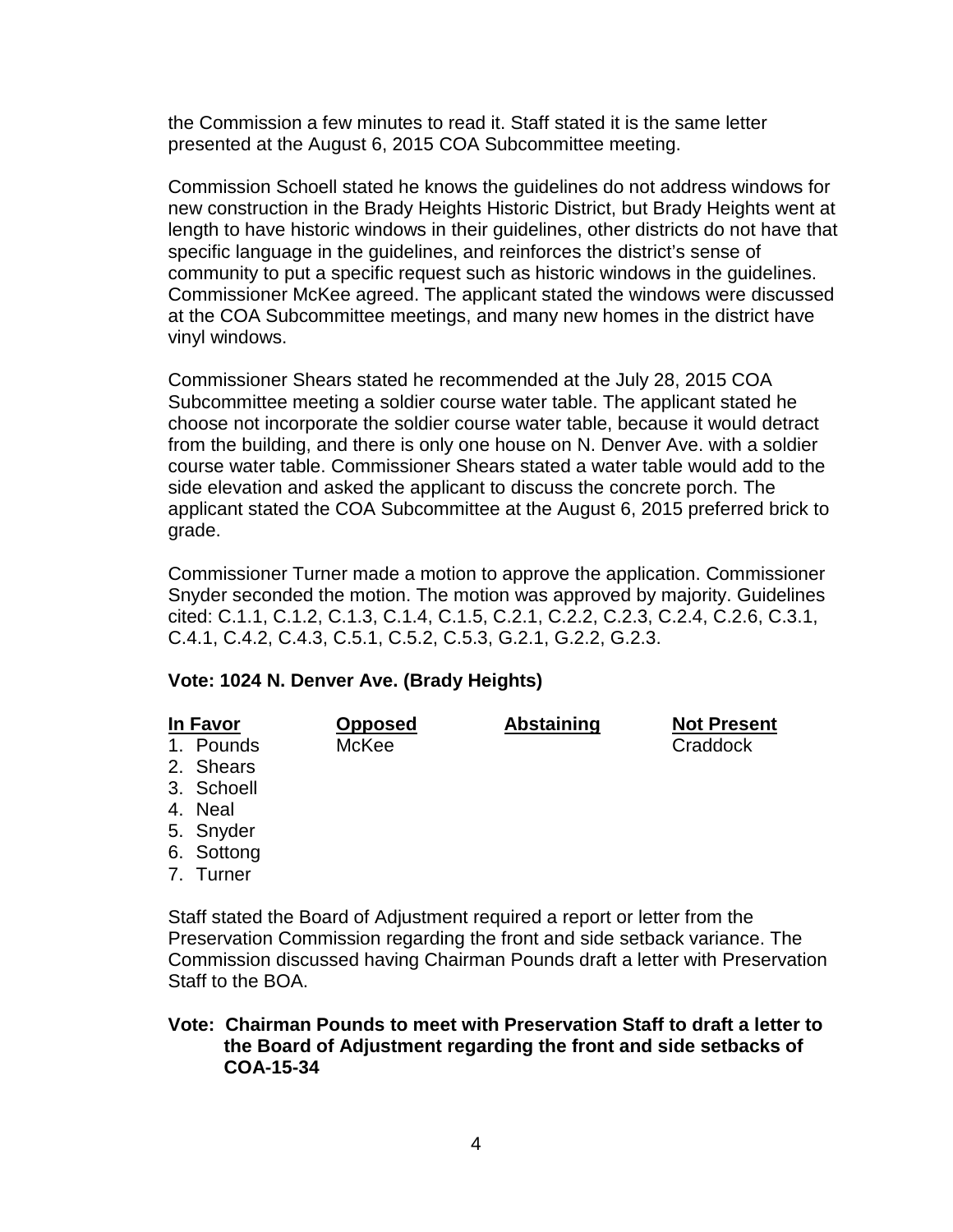**In Favor Opposed Abstaining Not Present** 1. Pounds Craddock

- 
- 2. Shears
- 3. Schoell 4. Neal
- 
- 5. Snyder
- 6. Sottong
- 7. Turner
- 8. McKee

### 2. **Window Repair and Replacement Guide & Application**

COA Subcommittee Member Parker stated several residents in Brady Heights Historic District ask why they have to use historic materials on existing buildings, but new buildings are allowed to use non-historic materials.

Staff stated after the Commission's comments from the July 28, 2015 meeting, they edited the Window Repair and Replacement Guide draft. Staff added the repair classes as listed in Preservation Brief 9: The Repair of Historic Wooden Windows, edited window types and materials, and edited the window survey form, and removed the signature line on the window survey form. Commissioner Schoell stated he liked the format. Commissioner Turner stated new construction should be added to the Window Repair and Replacement Guide.

Staff stated the current draft reference Section A in the Unified Design Guidelines, and they can draft a section for new construction. Commissioner McKee recommended adding "strongly discourage" to vinyl under the material section. Commissioner Pounds stated the guide will have to say "strongly discourage because…" Commissioner Neal recommended adding pictorial examples of historically appropriate replacements, and post it as a page on the website. The Window Repair and Replacement Guide and Application was continued until the next regular meeting.

3. **Historic Preservation Zoning Discussion and the Application Process** Staff presented the process for applicants to submit to Tulsa Preservation Commission and Tulsa Metropolitan Area Planning Commission for a Historic Preservation Overlay. Staff stated the applicant would be required to meet the criteria as stated in Title 42 Chapter 10A §1054(B). Staff stated any amendments to the Unified Design Guidelines would be concurrent to the application for Historic Preservation Zoning. Staff stated if the Commission found the applicant met the criteria, staff would prepare a map, and would be required to list those who are or are not in favor of the zoning map amendment.

### 4. **Zoning Code Update Status**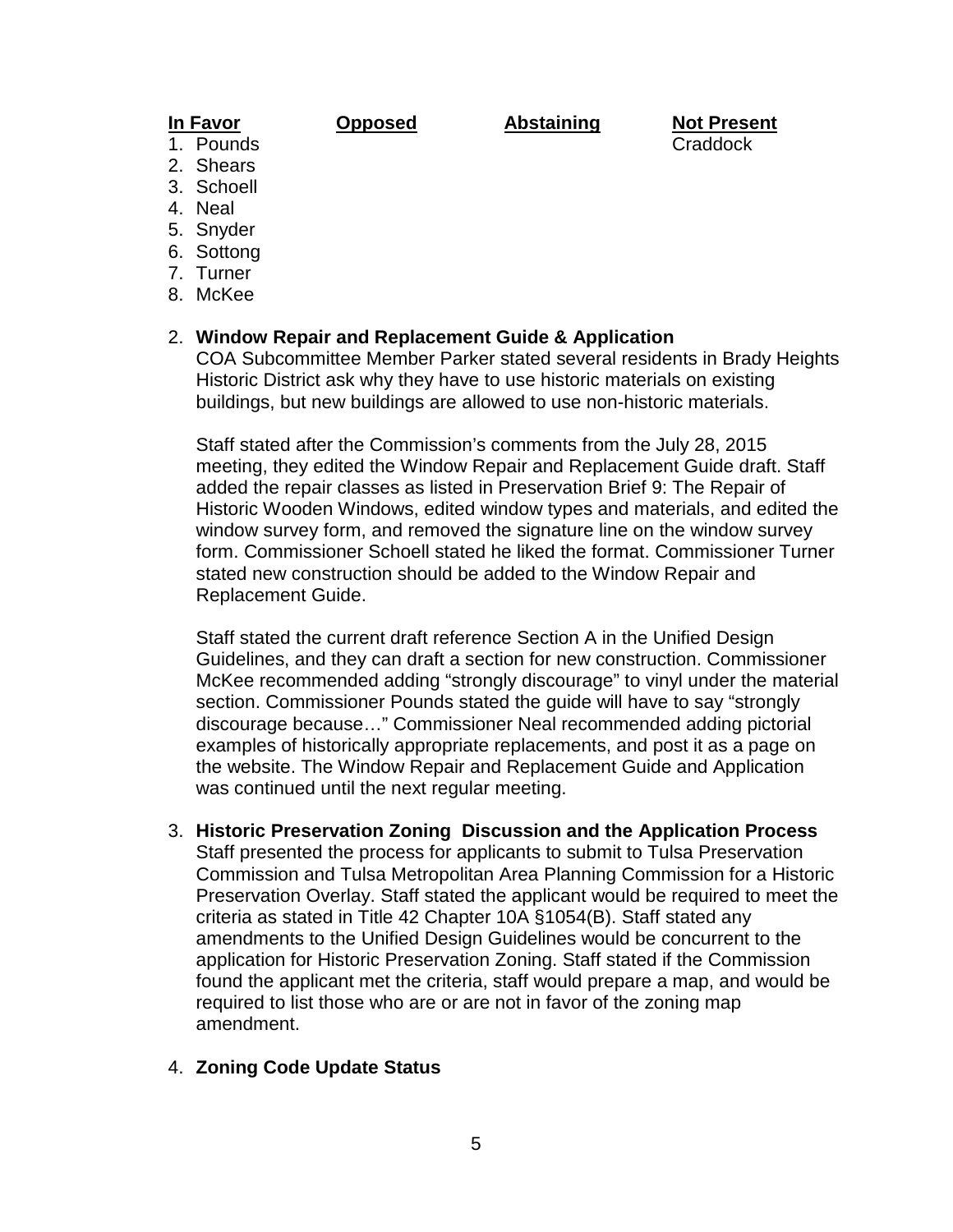Staff presented the changes incorporated and not incorporated into the Zoning Code Update draft as recommended by the Preservation Commission. The Commission stated they would like staff to send a letter to TMAPC, City Council, and the consultant regarding the recommend changes not incorporated into the draft.

Commissioner Neal asked the Commission if there was opposition to changing the demolition ordinance from 60 to 90 days. COA Subcommittee Member Parker stated the change from 60 to 90 days was discussed at public meetings. The commissioners identified 4 edits to include in the letter: Sections 20.010-C2; 70.060-E2; 70.060-E; 70.070-G.

Staff and Commission discussed the proposed parking exemptions for National Register properties, contributors to NR Districts, and HP Overlay Zoning. Commissioner McKee asked if the Zoning Code Update would effect on street parking. Staff stated it would not. The Commission agreed that the proposed exemption was an incentive for historic preservation.

### **Vote: Staff to address a letter in response to the Zoning Code Update**

**In Favor Opposed Abstaining Not Present**

- 1. Shears 2. Schoell **Pounds**
- 3. Neal Snyder
- 
- 4. Sottong
- 5. Turner
- 6. McKee
- C. Reports
	- A. Chair Report
		- None

Committee Reports Outreach Committee is meeting on Friday, August 14, 2015.

B. Staff Report

Staff stated there were no staff approvals since the last meeting. Staff stated there is new staff including Travis Hulse, Planner II, and the new Historic Preservation Planner, Jed Porter, will begin August 24, 2015.

- D. New Business
- E. Announcement and Further Agenda Items
- F. Adjournment